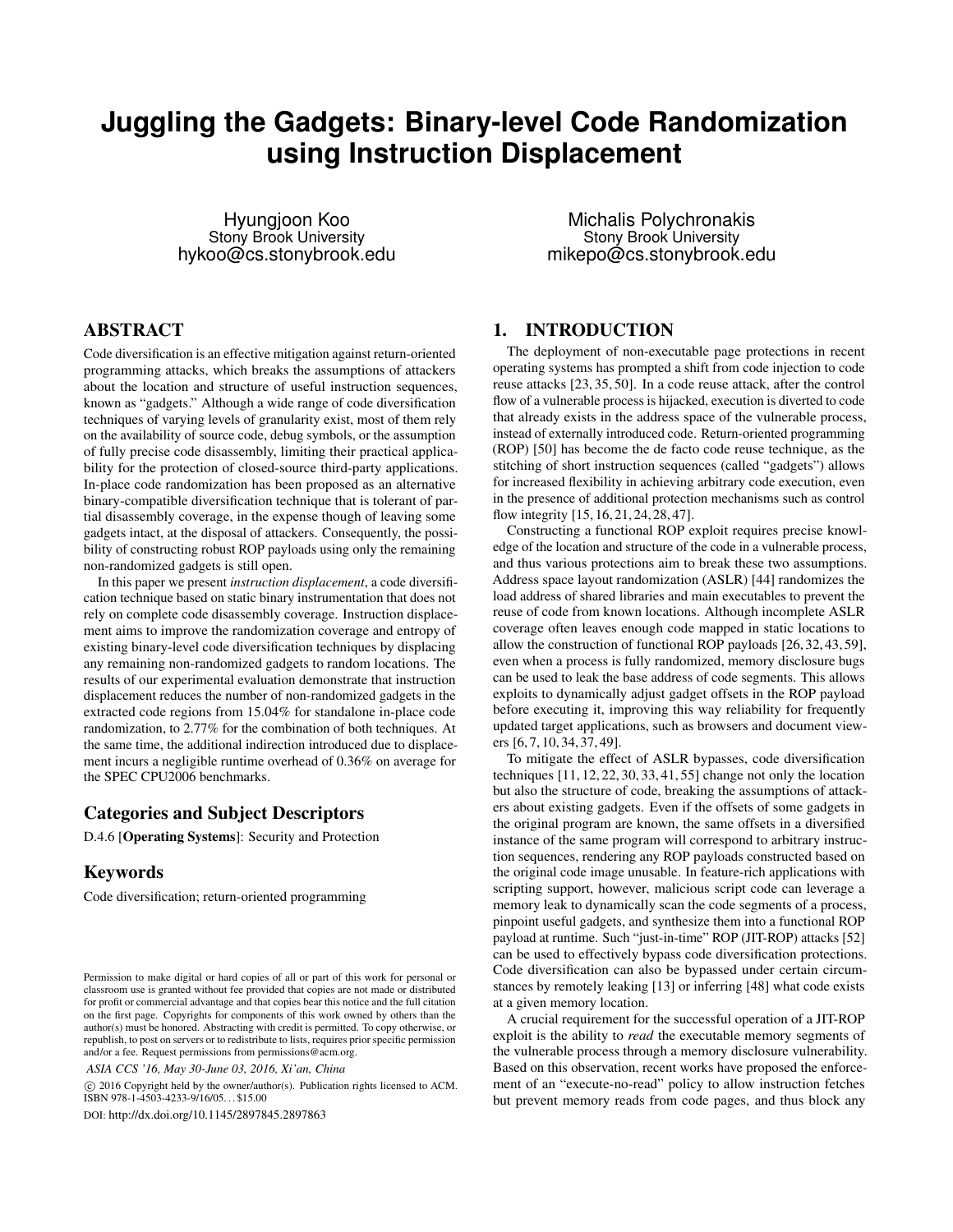on-the-fly gadget discovery attempt. As the x86 and x86-64 architectures provide only "write" and "execute" memory page protection bits, execute-only policies are enforced in other ways, including page table manipulation [\[8\]](#page-10-14), split TLBs [\[27\]](#page-10-15), virtualization extensions [\[19,](#page-10-16) [54,](#page-11-16) [57\]](#page-11-17), or techniques based on a lightweight form of software fault isolation [\[14\]](#page-10-17).

Either as a standalone defense, or as a prerequisite of executeonly memory protections, code diversification is an effective defense against ROP exploits. From a practical perspective, however, the applicability of most of the existing techniques for the protection of third-party applications depends on the availability of source code [\[1,](#page-10-18) [11,](#page-10-10) [12,](#page-10-11) [33\]](#page-11-11), debug symbols [\[3,](#page-10-19) [4\]](#page-10-20), or the assumption of accurate code disassembly [\[30,](#page-11-10)[55,](#page-11-13)[58\]](#page-11-18). Unfortunately, achieving full disassembly coverage and precision is a challenging proposition, especially for the complex closed-source programs that have been plagued by ROP exploits in the wild, such as Windows browsers and document viewers.

In-place code randomization [\[41\]](#page-11-12), on the other hand, is a code diversification technique that can be applied on stripped binaries even without complete disassembly coverage. This is achieved through a set of narrow-scoped code transformations that eliminate or probabilistically alter the functionality of short instruction sequences that can be used as ROP gadgets, without changing the location or size of basic blocks. Unavoidably, however, the opportunistic nature of the applied transformations results in incomplete randomization coverage, leaving many unaffected gadgets to the disposal of attackers. Based on the results reported by Pappas et al. [\[41\]](#page-11-12), 82% of the gadgets in the correctly disassembled code of various Windows binaries could be modified on average. Although the authors report that two automated ROP payload construction tools were unable to construct a functional payload using solely the remaining unmodifiable gadgets, this does not exclude the possibility that a functional payload could still be constructed using only non-randomized gadgets, e.g., in a manual way or using an advanced ROP compiler.

Code diversification techniques that do not rely on fully precise code disassembly are an attractive defense due to their practical applicability on even complex binaries. Increasing their randomization coverage in the face of imprecise disassembly is important to improve resilience against attacks that may rely on unmodifiable gadgets for the construction of ROP payloads. Furthermore, recent work on binary-level execute-only memory protections against JIT-ROP attacks [\[8,](#page-10-14) [54,](#page-11-16) [57\]](#page-11-17) necessitates the development of effective code diversification techniques compatible with complex binary executables—without enough code diversification coverage, a functional JIT-ROP exploit may still be possible.

As a step towards improving the current state of the art in binarylevel code diversification techniques for COTS software, in this paper we present *instruction displacement*, a new code randomization technique based on static binary instrumentation that does not rely on complete code disassembly coverage. Instruction displacement relocates sequences of instructions that contain gadgets into random locations, and overwrites the original code with trap instructions, effectively preventing their use by an attacker. The end goal of the proposed technique is to improve the randomization coverage and entropy achieved by existing code diversification techniques with a minimal performance impact.

We have implemented a prototype of instruction displacement for Windows binaries, and applied it on a wide range of closed source applications, such as Microsoft Office and Adobe Reader. The results of our experimental evaluation demonstrate that instruction displacement reduces the number of non-randomized gadgets from 15.04% for standalone in-place code randomization, to 2.77% for the combination of both techniques (or from 21.45% to 8.96%, when also considering the non-disassembled code regions). At the same time, the additional indirection introduced due to displacement incurs a negligible runtime overhead of 0.36% on average for the SPEC CPU2006 benchmarks.

In summary, our work makes the following main contributions:

- We present *instruction displacement*, a *practical* code diversification technique for stripped binary executables, applicable even with partial code disassembly coverage.
- We have implemented a prototype of the proposed instruction displacement technique for Windows binaries, and describe in detail its design and implementation.
- We have experimentally evaluated of our prototype implementation, and demonstrate that it reduces the number of non-randomized gadgets from 15.04% for standalone in-place code randomization, to 2.77% for the combination of both techniques, while incurring a negligible runtime overhead of 0.36% for the SPEC CPU2006 benchmarks.

## 2. BACKGROUND AND MOTIVATION

The complexity of static binary code analysis when dealing with complex stripped executables poses challenges for code diversification protections. Being a provably undecidable problem [\[56\]](#page-11-19), accurate code disassembly and complete control flow graph extraction is complicated due to intermixed code and data, jump tables, computed jumps, callback and exception handling routines, and other code intricacies. Although at the source code level (or when debug symbols are available) it is possible to perform extensive transformations that effectively randomize all available gadgets [\[1,](#page-10-18) [11,](#page-10-10) [12,](#page-10-11) [20,](#page-10-21) [33\]](#page-11-11), at the binary level it is challenging to apply aggressive fine-grained code diversification, such as randomizing the location of functions or basic blocks.

Existing attempts to achieve this, such as Binary Stirring [\[55\]](#page-11-13), rely on various heuristics to fully and precisely extract all code and code references, so that after randomization all appropriate points can be fixed appropriately. Unfortunately, however, although such approaches may work well for relatively simple executables, they do not scale for large and complex COTS software, such the vulnerable Windows browsers and document viewers that are being targeted in the wild. Indeed, Wartell et al. [\[55\]](#page-11-13) evaluate Binary Stirring using only main executables (not dynamic libraries) taken from simple utility programs. Introducing a runtime component after static analysis [\[30\]](#page-11-10), on the other hand, can allow for the randomization of arbitrarily complex programs, in the expense though of increased runtime overhead.

From a practical perspective, a different compromise can be made by accepting the imprecision of static code analysis, and developing binary-compatible code diversification techniques that can tolerate partial code extraction in the expense of the achieved randomization coverage. In-place code randomization (IPR) [\[41\]](#page-11-12), for instance, uses four different narrow-scoped code transformations that probabilistically alter the functionality of (or eliminate completely) short instruction sequences that can be used as gadgets.

Specifically, *instruction substitution* replaces existing instructions with functionally-equivalent ones (of the same or smaller length), to alter any overlapping instructions that may be part of a gadget. *Basic block instruction reordering* changes the order of instructions within a basic block according to an alternative, functionally equivalent instruction scheduling, again affecting any overlapping gadgets. *Register preservation code reordering* changes the order of the push <reg> and pop <reg> instructions that are often used at function prologues and epilogues, respectively, to alter the semantics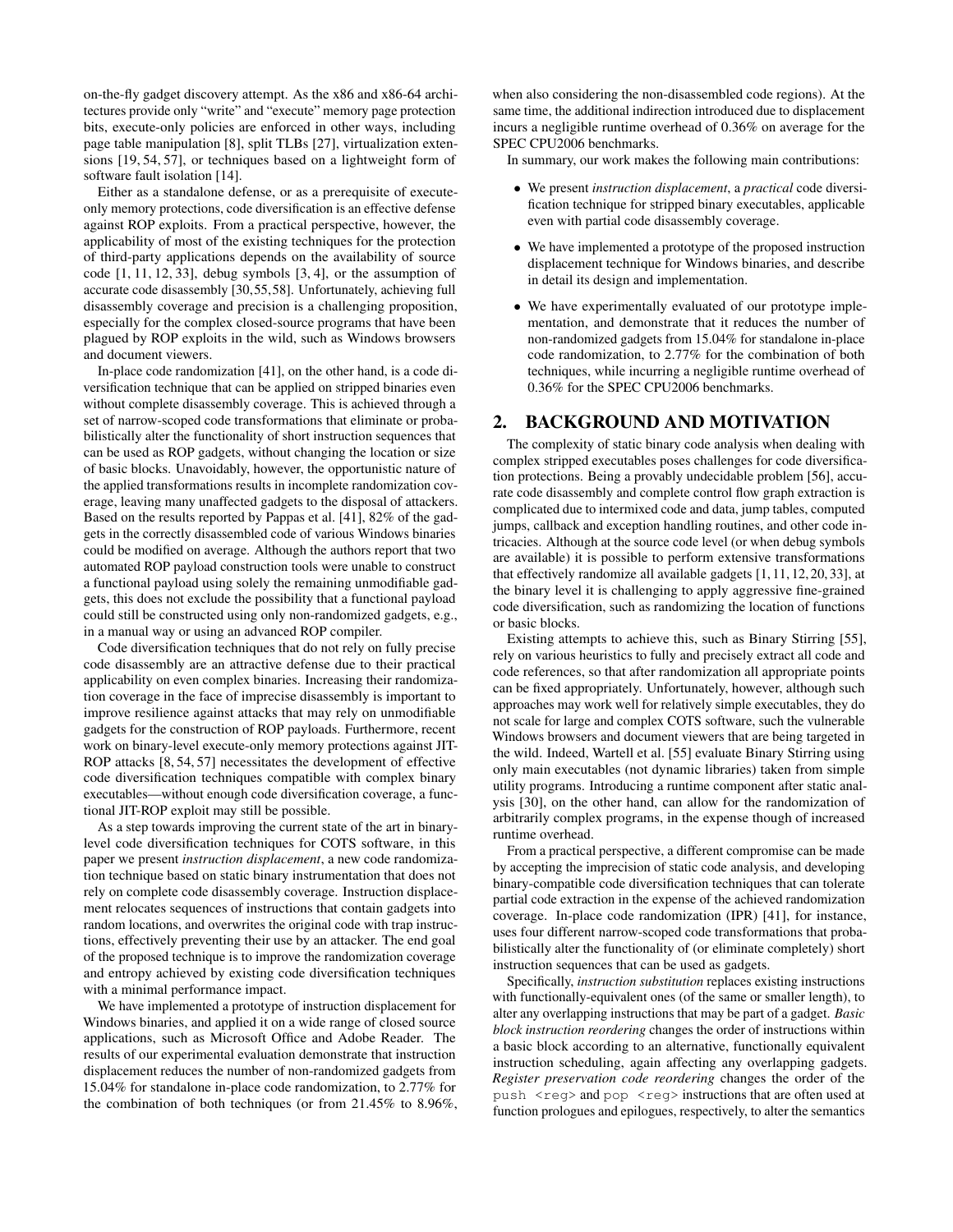of any useful "pop; pop; ret;" gadgets that are often found at function epilogues. Lastly, *register reassignment* swaps the register operands of instructions throughout overlapping live ranges, again with the goal to alter the semantics of any gadgets that involve those registers.

By not altering the location and size of basic blocks and functions, IPR diversifies only the accurately extracted parts of the code, enabling compatibility with third-party stripped binaries. The achieved *partial* code randomization, however, unavoidably leaves a fraction of gadgets completely unaffected by the applied randomization. Specifically, Pappas et al. [\[41\]](#page-11-12) report that on average, 18% of the gadgets located in the extracted code regions remained unmodified. When also considering the executable regions that were left out due to incomplete disassembly coverage, this percentage increases to 23.1% of all gadgets in the binary. Although the authors demonstrate that two automated ROP payload construction tools did not manage to construct a functional ROP payload using solely the remaining 23.1% of the gadgets, as they admit, this does not preclude that an attacker could manually construct a robust payload using solely unmodifiable gadgets.

Furthermore, some of the randomized gadgets are affected only in a minimal and predictable way that may still allow for their use. For instance, an attacker could still use a reordered function epilogue gadget by initializing the register operands of all pop instructions in the gadget with the same value, and then reliably using any one of the initialized registers. Consequently, it is also desirable to increase the entropy of randomization, so that guessing or inferring the state of a randomized gadget becomes much harder.

In this work, we aim to improve both the *coverage* and *entropy* of binary-level code diversification, so that the percentage of any reliably usable (i.e., non-randomized) gadgets is reduced even further.

#### *Threat Model*

Code diversification techniques rely on the assumption that an attacker cannot read or leak a diversified instance of the protected code. Experience though has shown that under certain conditions this is possible by reading [\[52\]](#page-11-14), leaking [\[13\]](#page-10-13), or inferring [\[48\]](#page-11-15) the code of a vulnerable process. Although instruction displacement makes the gadgets "disappear" from their original locations, they are still available in some other random location. Consequently, as any code diversification technique, it cannot defend against JIT-ROP [\[52\]](#page-11-14) and other code leakage attacks.

These can be tackled by recent execute-only memory protections [\[8,](#page-10-14) [14,](#page-10-17) [19,](#page-10-16) [27,](#page-10-15) [54,](#page-11-16) [57\]](#page-11-17), which operate under the assumption that protected code has been properly diversified. For binary-compatible approaches [\[8,](#page-10-14) [54,](#page-11-16) [57\]](#page-11-17), instruction displacement can be crucial in ensuring that adequate randomization coverage has been achieved. When execute-only memory enforcement is implemented using the concept of "destructive reads" [\[54,](#page-11-16) [57\]](#page-11-17), however, an attacker may be able to infer the structure of a randomized gadget by (destructively) reading a few preceding bytes [\[53\]](#page-11-20). As is also the case with previous in-place code transformations [\[41\]](#page-11-12), in such a setting where an attacker can disclose arbitrary bytes of the randomized code, instruction displacement can be undermined. For instance, by (destructively) reading the bytes of the inserted jump instructions, a JIT-ROP exploit can pinpoint at runtime the actual address of the displaced gadgets and then use them as part of a dynamically constructed ROP payload. [\[53\]](#page-11-20)

## 3. INSTRUCTION DISPLACEMENT

The goal of instruction displacement is to randomize the locations of gadgets so that their starting addresses become unknown to an attacker. In contrast to in-place code randomization, which leaves the randomized instructions in their original locations, instruction displacement relocates sequences of instructions that contain gadgets from their original locations to a newly allocated code segment. Due to ASLR and additional random padding, the base address of this separate segment in the address space of a process is completely random, and thus the locations of all displaced gadgets become unpredictable.

In the rest of this section, we first provide an overview of the overall displacement approach and various constraints that must be satisfied, and then describe in detail the displacement strategy that we follow.

## 3.1 Overall Approach

Any code diversification approach must maintain the semantics of the original program. In addition, given our assumption that parts of the original code may not have been extracted or disassembled properly, an additional constraint that must be followed is that the location and size of any correctly identified basic blocks must not be altered.

Changing the location of a basic block requires adjusting *all* instructions in the rest of the code that transfer control to that basic block—including computed jumps—to point to the new location. In our case, given that a complete view of the control flow graph is not available, moving a basic block may break the semantics of the code, since any control transfer from non-extracted code to that basic block will become stale, as it will still point to the original location. Similarly, changing the size of a basic block, e.g., in order to add more instructions for diversification purposes, requires shifting any code that immediately follows the expanded basic block. In essence, this means that all basic blocks following the modified one must be moved, which again is not possible.

Given the above constraints, we observe that although we cannot change the boundaries of a basic block, we can still perform arbitrary modifications *within a basic block*, as long as the semantics of the code remain the same (e.g., as is the case with the intra basic block instruction reordering transformation of in-place code randomization [\[41\]](#page-11-12)). Furthermore, although patching an arbitrary location of a binary executable is not possible, we can safely patch any location within a basic block (assuming there is enough space), as long as the basic block's boundaries have been properly identified.

Based on these two observations, instruction displacement uses code patching to selectively relocate (some of) the instructions of a basic block to a random location. The overall approach is illustrated in Figure [1.](#page-3-0) The upper part of the figure shows the original code of a basic block (rectangles represent variable-length instructions), and the lower part shows the modified version of the code, with some of its instructions displaced into a new code region. In this example, the basic block contains two ROP gadgets, G1 and G2, located at addresses  $addr1$  and  $addr2$ , respectively. The first (G1) is an *unintended* gadget that begins from the middle of an existing instruction and ends with a ret instruction (opcode 0xC3) located again within an existing instruction. The second (G2) is an *intended* gadget that ends with a call eax instruction that is part of the program's code.

In the modified version of the code, the instructions at the beginning of the basic block have been overwritten by a relative jmp instruction that points to the overwritten instructions, which have now been copied into a random location, along with some of their following instructions. Note that the jmp instruction takes five bytes (one-byte opcode plus four bytes for its immediate operand), and thus instructions contained in basic blocks shorter than five bytes cannot be displaced in the general case. Although a smaller 2-byte relative jmp instruction could be used, its 8-bit displacement usually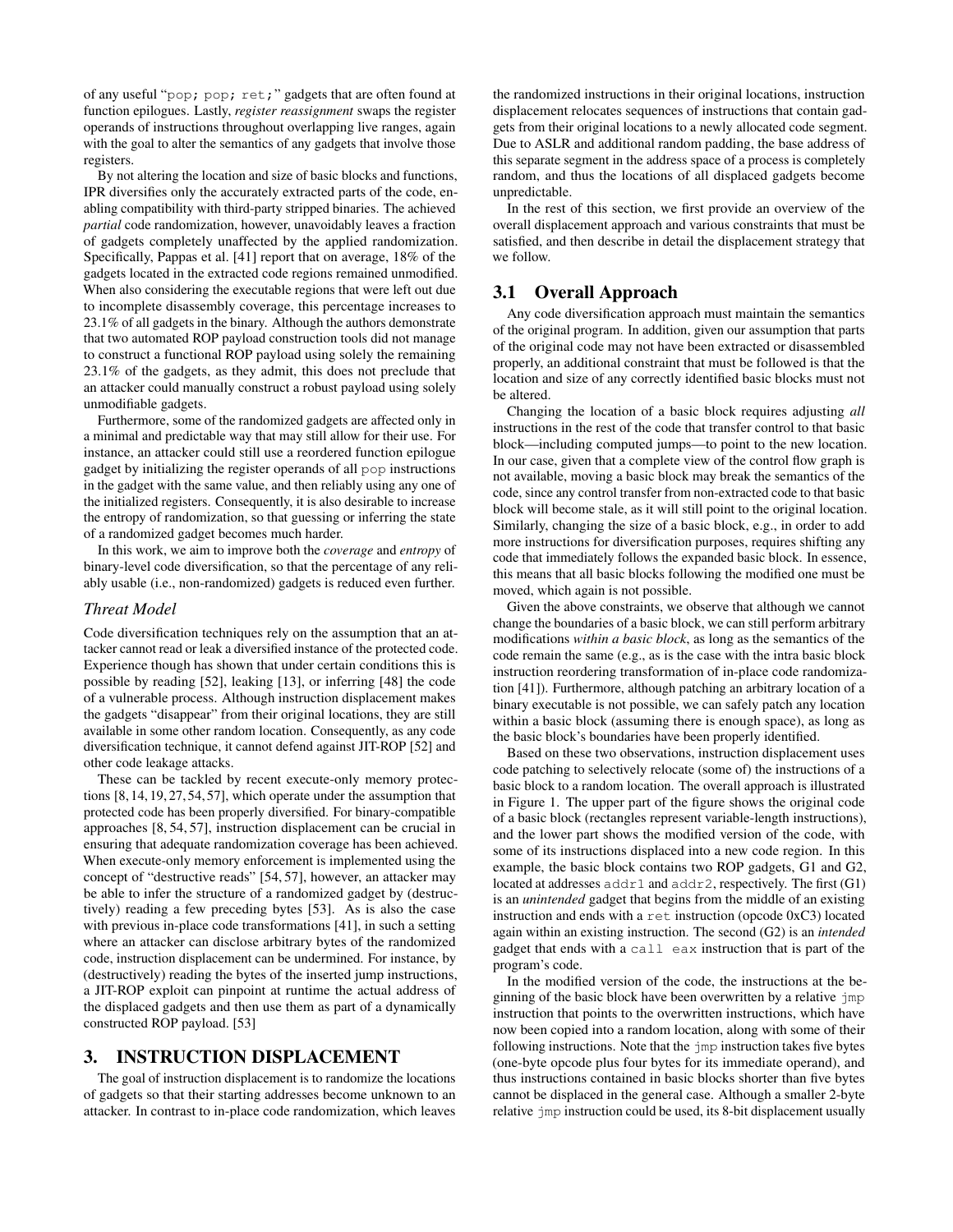

<span id="page-3-0"></span>Figure 1: High-level view of instruction displacement. By moving part of the original basic block's code in a random location, the starting addresses of the two gadgets become unpredictable. To maintain the original semantics of the code, the displaced instructions are linked with the rest of the code using relative jumps.

cannot "reach" far enough for transferring control to the area that contains the displaced instructions. For such cases, an alternative approach would be to insert a smaller trap instruction and achieve indirection through an appropriate handler routine. Unfortunately, the associated runtime overhead of such a solution would be prohibitively high. As we discuss in Section [5.1.2,](#page-7-0) the percentage of gadgets in such small basic blocks is very low, in the order of 0.83%, and thus we have chosen to ignore them.

Recall that a basic block is defined as a straight-line sequence of instructions with only one entry point and only one exit. Consequently, we can safely patch with a jmp instruction *any* location within a basic block that corresponds to the address of an existing instruction. To preserve the semantics of the basic block's code, all that remains to be done is to transfer control back to the original location after the execution of the displaced instructions. This can be achieved again with a relative jmp placed right after the final displaced instruction.

By moving the instructions that contain the two gadgets in a randomly chosen location, an attacker cannot rely on them anymore based on their original addresses. The original code right after the patched location is overwritten with instructions that will crash the program or trap execution (e.g., privileged or interrupt instructions), and thus any transfer to the original locations of the gadgets  $(\text{addr1})$ and  $addr2$ ) is ruled out. At the same time, the starting addresses of the displaced gadgets are now random, so an attacker cannot guess them (proper ASLR implementations, e.g., the one used in the latest versions of Windows, and additional random padding at the beginning of the segment that contains the displaced code fragments achieve enough entropy for that purpose).

## <span id="page-3-1"></span>3.2 Displacement Strategy

Although the address of a displaced gadget is not known to an attacker, the location of the inserted jmp can be easier to predict, and thus an attacker can still use it as the starting address for reaching a gadget. Depending on whether a gadget is intended or unintended, we can follow a different displacement strategy while trying to minimize the number of displaced instructions.

#### <span id="page-3-2"></span>*3.2.1 Intended Gadgets*

Due to the inserted jmp, among all intended gadgets in a displaced code region, the one that (in the original code) begins with the patched instruction is still usable—the attacker can still rely on its original address, and the inserted jmp at that location will unconditionally transfer control to it. Depending on the location of the gadget within the basic block, however, this means that the attacker now must use a longer gadget, which is likely to have many more side effects in terms of register and memory state changes (a given indirect branch instruction is generally the "end" of several nested gadgets extending backwards from it). Although the use of longer-than-usual gadgets is possible [\[16,](#page-10-2) [21,](#page-10-3) [28,](#page-10-5) [47\]](#page-11-2), it complicates significantly the construction of ROP payloads due to the additional side effects of the extra non-essential instructions.

To increase the complexity of any remaining usable gadgets, a displaced sequence of instructions begins as "far" as possible from any contained gadgets—in most cases, this means the beginning of the respective basic block. Given that it is desirable to minimize the number of displaced instructions, for very large basic blocks, we have set a limit of displacing up to 20 instructions from the end of a target gadget. In the example of Figure [1,](#page-3-0) the jmp is inserted at the beginning of the basic block, and the three instructions of gadget G2 can now be used only if seven additional instructions are executed before them.

Given that the percentage of the remaining usable gadgets by following the "entry point" of a displaced region is very low (0.6% in our experiments, as discussed in Section [5.1.2\)](#page-7-0), we have chosen to not take any further action about them. We should note, however, that instruction displacement opens up more possibilities for randomizing or eliminating altogether the displaced gadgets. Indeed, once a sequence of instructions has been displaced, further transformations on the displaced gadgets can be applied. Fortunately though, in contrast to the general case, we can now fully disassemble the displaced instructions, and there is no space constraint due to previous or following basic blocks, as we have full control over the region where the displaced instructions are copied, and the placement of individual code fragments within that region. This means that we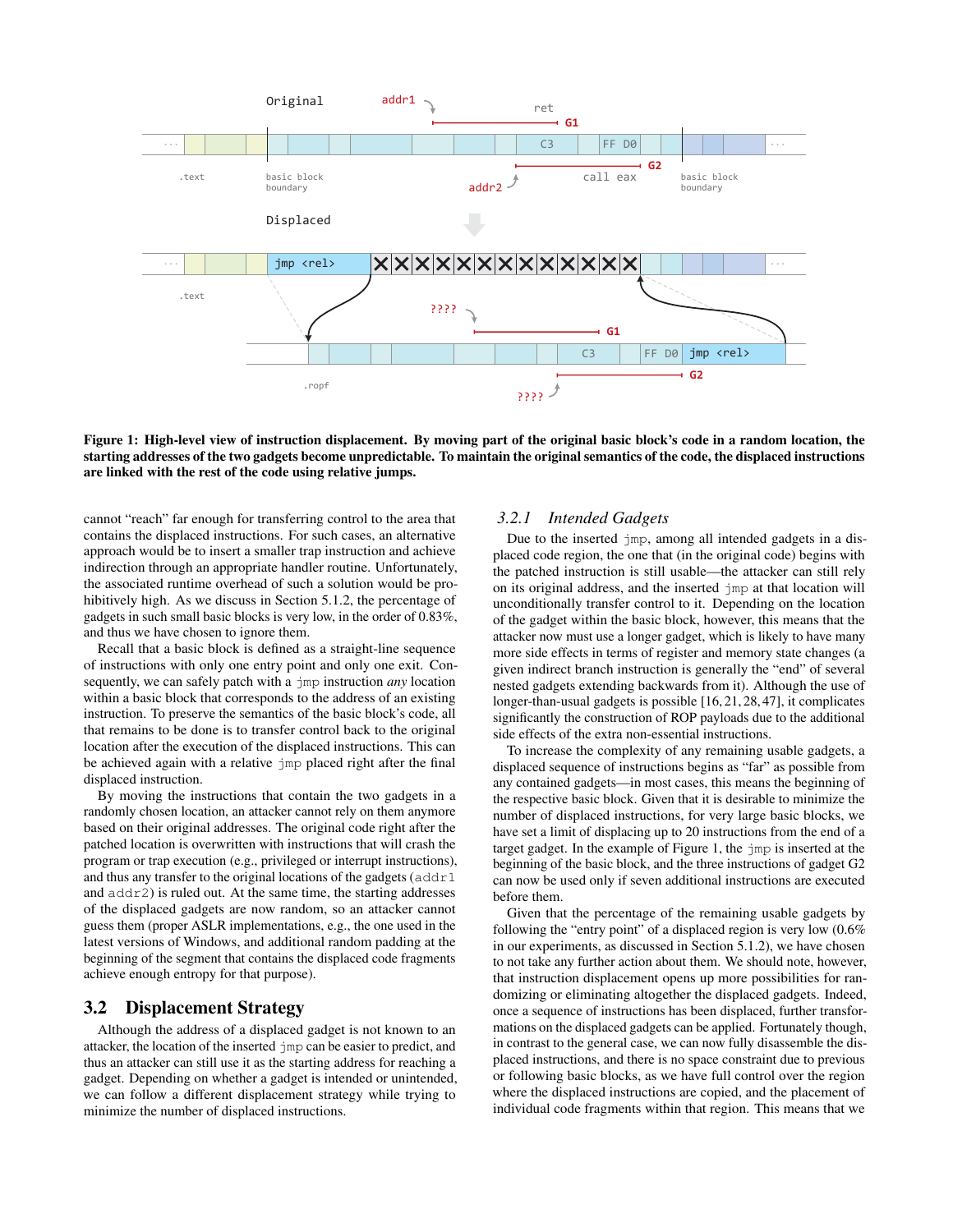can apply more aggressive code transformations, beyond what is possible using in-place code randomization, such as splitting an existing instruction into two or more instructions. As an alternative example, we can apply transformations similar to the ones used by G-Free [\[40\]](#page-11-21) to completely eliminate the displaced gadgets.

#### *3.2.2 Unintended Gadgets*

Unintended gadgets begin only from unaligned instructions, and may end with an either aligned or unaligned instruction (if the first instruction is an aligned one, then there is no way to "escape" from the intended instruction stream due to the unambiguous nature of instruction decoding). Consequently, the "predictable entry point" issue discussed above does not apply when a displaced instruction sequence contains solely unintended gadgets—by following the inserted jmp, an attacker still cannot reach the unintended gadget (as is the case with gadget G1 in Figure [1\)](#page-3-0). This makes the decision on which location to patch much simpler: it is enough to patch the intended instruction that contains the opcode byte of the first unintended instruction of the gadget. The location of that opcode byte in the displaced instruction will be random, and by following the jmp the attacker will be forced to execute the intended instruction stream, without being able to reach the unintended gadget.

Especially for unintended gadgets, this approach is quite effective even when a gadget spans two consecutive basic blocks. In such cases, although we cannot displace the whole gadget (due to our restriction in maintaining basic block boundaries intact), it is enough to displace even just the first instruction of the gadget to make the whole gadget unusable. This is possible when the first overlapping instruction is located towards the end of the first basic block, in which case it can be safely displaced.

In essence, instruction displacement enforces a coarse-grained control flow integrity constraint in a probabilistic and selective way. For intended gadgets, control flow is allowed to reach only the entry point of the basic block that contains a gadget (or, for very large basic blocks, the first of a sufficiently large number of instructions preceding the gadget). For unintended gadgets, control flow cannot "escape" from the intended instruction stream and reach any of the unaligned instructions of the gadget.

#### <span id="page-4-0"></span>*3.2.3 Combining Instruction Displacement with In-Place Code Randomization*

Each displaced code region results in a slight increase in memory space and CPU overhead, due to the copied code, the extra indirection, and the disruption of code locality (although the latter some times has a positive impact, as discussed in Section [5.4\)](#page-8-0). It is thus desirable to minimize the number of displaced regions whenever possible. Given that the end goal of the proposed technique is to improve the coverage and entropy achieved by existing code diversification techniques, we can combine instruction displacement with in-place code randomization, and apply the former only for gadgets that cannot be randomized by any of the existing code transformations of IPR (and optionally, also for gadgets that are randomized with insufficient entropy).

To that end, each binary is first analyzed to pinpoint all existing gadgets, and IPR is applied to randomize or eliminate as many gadgets as possible. Then, a second instruction displacement pass considers all remaining unmodifiable gadgets, and attempts to displace them whenever possible. In many cases, a basic block might contain several gadgets, some of which might be affected by IPR, and some not. To increase randomization coverage as much as possible, we follow a conservative approach and apply displacement even if only a single out of several gadgets within the same instruction sequence cannot be randomized by IPR.

## 3.3 Putting It All Together

We discuss a few remaining issues and optimizations by looking at a real example of applying instruction displacement. Figure [2](#page-5-0) shows a basic block from Adobe Reader's BIB.dll that contains several (nested) gadgets ending with a ret instruction. In particular, "pop; pop; ret;" gadgets are quite useful in assembling ROP payloads, while the call-preceded gadget starting with the lea instruction can be used to bypass coarse-grained CFI protections [\[16,](#page-10-2) [21,](#page-10-3) [28,](#page-10-5) [47\]](#page-11-2). After instruction displacement, the push instruction at address 0x7002806 has been replaced by a direct jmp to the displaced instructions, which now reside at a random location within a new ropf section of the binary (detailed in the following section). All remaining original instructions are overwritten with int3 instructions. The only option that is now left for an attacker is to use the code of the whole basic block, starting with the push instruction. This might not be desirable, as it involves the execution of another function, which may have disastrous side effects. All other (intended and unintended) gadget starting locations within the basic block become unpredictable.

This example illustrates a common case in which the ending instruction of a gadget is also the final instruction of a basic block. We can exploit this fact to reduce the number of indirections needed due to instruction displacement. Depending on the type of branch at the end of a basic block, a jmp back to the original location may not be needed at all. As the most common case, all indirect branch instructions (i.e., those that can be the ending instructions of gadgets), will transfer control to the intended target no matter whether they have been displaced or not. In this example, the ret instruction will always transfer control to the return address that will be read from the stack, irrespectively of the actual location of the ret. Consequently, an extra jmp for transferring control back to the original location is not needed. The same is true for any unconditional branches, but care must be taken to adjust any relative displacement operands accordingly. Unfortunately, the same strategy cannot be applied for conditional branches, as we do not have control of the fall-through target.

Any other instructions that involve relative address operands must also be adjusted accordingly after the randomly chosen location of the displaced code region is picked. Besides relative call instructions and the like, this includes PC-relative memory accesses for 64-bit programs.

## 4. IMPLEMENTATION

To demonstrate the effectiveness of instruction displacement, we have developed a prototype implementation for Windows binaries. Our prototype supports 32-bit PE binaries (both main executables and dynamic link libraries), without relying on any debug or symbolic information (e.g., PDB files). To randomize a binary, a threephase process is followed: i) identification of candidate gadgets for displacement, ii) modification of the PE executable to add a new code section for the displaced instructions, and iii) binary instrumentation for actually displacing the selected gadgets. In the following, we discuss these three phases in detail.

#### 4.1 Gadget Identification

The first phase aims to identify the code regions that will be displaced. A necessary condition for any candidate region is to fall within the boundaries of a basic block, and thus a first necessary step is to extract the code and identify as many functions and basic blocks as possible. This is achieved using IDA Pro [\[29\]](#page-11-22), a stateof-the-art code disassembler that achieves decent accuracy when dealing with regular (non-obfuscated) PE executables. IDA Pro leverages the relocation information present in Windows DLLs,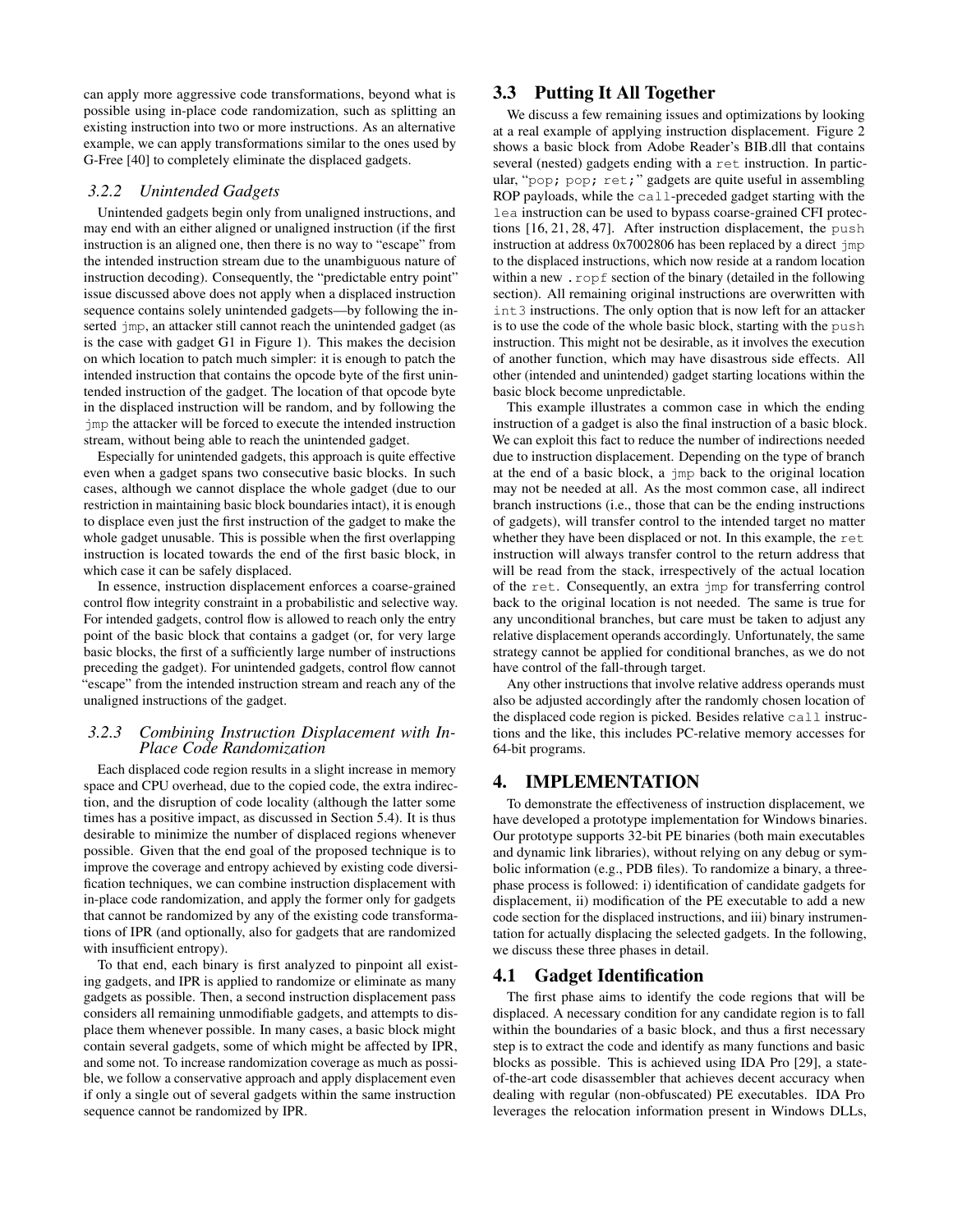

<span id="page-5-0"></span>Figure 2: A real example of gadget displacement taken from Adobe Reader's BIB.dll module.

and identifies compiler-specific code constructs and optimizations, such as basic block sharing [\[31\]](#page-11-23). We should note, however, that as in previous works [\[41\]](#page-11-12), we do not take into account IDA Pro's speculative disassembly results, e.g., for embedded data and code regions that are reached only through computed jumps or which are part of signal handling routines. These rely on heuristics that are prone to errors, and thus we follow a conservative approach to prevent any correctness issues with the instrumented code due to falsely identified code regions.

Our code extraction module is based on the open-source implementation of in-place code randomization [\[2\]](#page-10-22), which we also use to pinpoint all remaining gadgets after the application of IPR. We have extended the implementation to consider gadgets comprising up to 15 instructions, from the just five instructions in the original implementation. We use IPR with maximum coverage settings, so as to reduce the number of displacements. An analysis pass then identifies all remaining unmodified gadgets and calculates the appropriate code regions to displace as many gadgets as possible. Gadgets contained in basic blocks smaller than five bytes are left intact, as they cannot be safely patched. Depending on the proximity of different gadgets (ending with different indirect branch instructions) within the same basic block, separate candidate regions are merged to minimize the required instrumentation in terms of additional jmp instructions. The final boundaries of each region are computed based on the strategy described in Section [3.2.](#page-3-1)

## 4.2 PE File Layout Modification

Once all to-be-displaced code regions have been identified, the PE file is augmented with a new code section, named . ropf, in which the displaced regions will be moved. The executable is modified using the pefile python library [\[17\]](#page-10-23). First, we define a new section header in accordance with the IMAGE\_SECTION\_HEADER structure, which is inserted into the section headers array, between the last existing header and the first data section. For simplicity, the new section is appended at the end of the file, so that the rest of the sections remain intact. Although more complex layouts could be studied to keep displaced instructions closer to their original locations and facilitate patching using two-byte jmp instructions (e.g., by identifying and reusing any unused regions within existing code segments), the resulting increase in coverage would still be minimal (due to the small percentage of less-than-5-byte basic blocks, as well as the limited reach of the 8-bit displacement), so the added complexity is not justified.

Besides the addition of the above entry, some existing information related to the overall PE image must be updated accordingly. Specifically, the following entries in the IMAGE\_OPTIONAL\_HEADER structure need to be updated: size of code and image, size of initialized data and uninitialized data, and the checksum of the binary. The size of the .ropf section is calculated based on the identified code regions, and by provisioning some extra room for the added jmp instructions for transferring control back to the original code, as well as some padding space.

## 4.3 Binary Instrumentation

With the . ropf section ready to host the displaced instructions, the actual patching of the original code and the copying of the displaced instructions can begin. The identified code regions are copied and placed in the .ropf section in a randomly chosen order (an additional small random gap can be added between successive regions if needed). As regions located within the same basic block or function of the original code end up in close proximity after displacement, this some times has a positive impact in terms of runtime overhead due to code locality, as discussed in Section [5.4.](#page-8-0) More sophisticated ordering schemes could also be explored, especially when taking into consideration hot spots and code locality, e.g., based on prior profiling information. To diversify the locations of gadgets even further, a large padding area of a randomly selected size is allocated at the beginning of the . ropf section.

For the code disassembly and reassembly operations needed to patch the original code locations, adjust the operands of displaced instructions, and insert additional jmp instructions at the end of displaced regions (whenever necessary), we use the Capstone framework [\[46\]](#page-11-24). We have also employed several optimizations using bit-level operations to speed up the instrumentation phase. Care must be taken while generating the jmp instructions for patching the original code so that any immediate operands do not result in accidental generation of new potentially useful gadgets (e.g., due to embedded 0xC3 bytes). This is avoided by adjusting the destination address of the displaced instructions by a few bytes in case an immediate contains an indirect branch opcode.

Finally, a final important step for ensuring the correct operation of the resulting binary is to update the PE file's relocation information for all affected code locations. To enable loading of modules at arbitrary addresses, PE files contain a .reloc section that contains a list of offsets (relative to each PE section), known as "fixups" [\[45,](#page-11-25) [51\]](#page-11-26). At load time, these entries specify the absolute code or data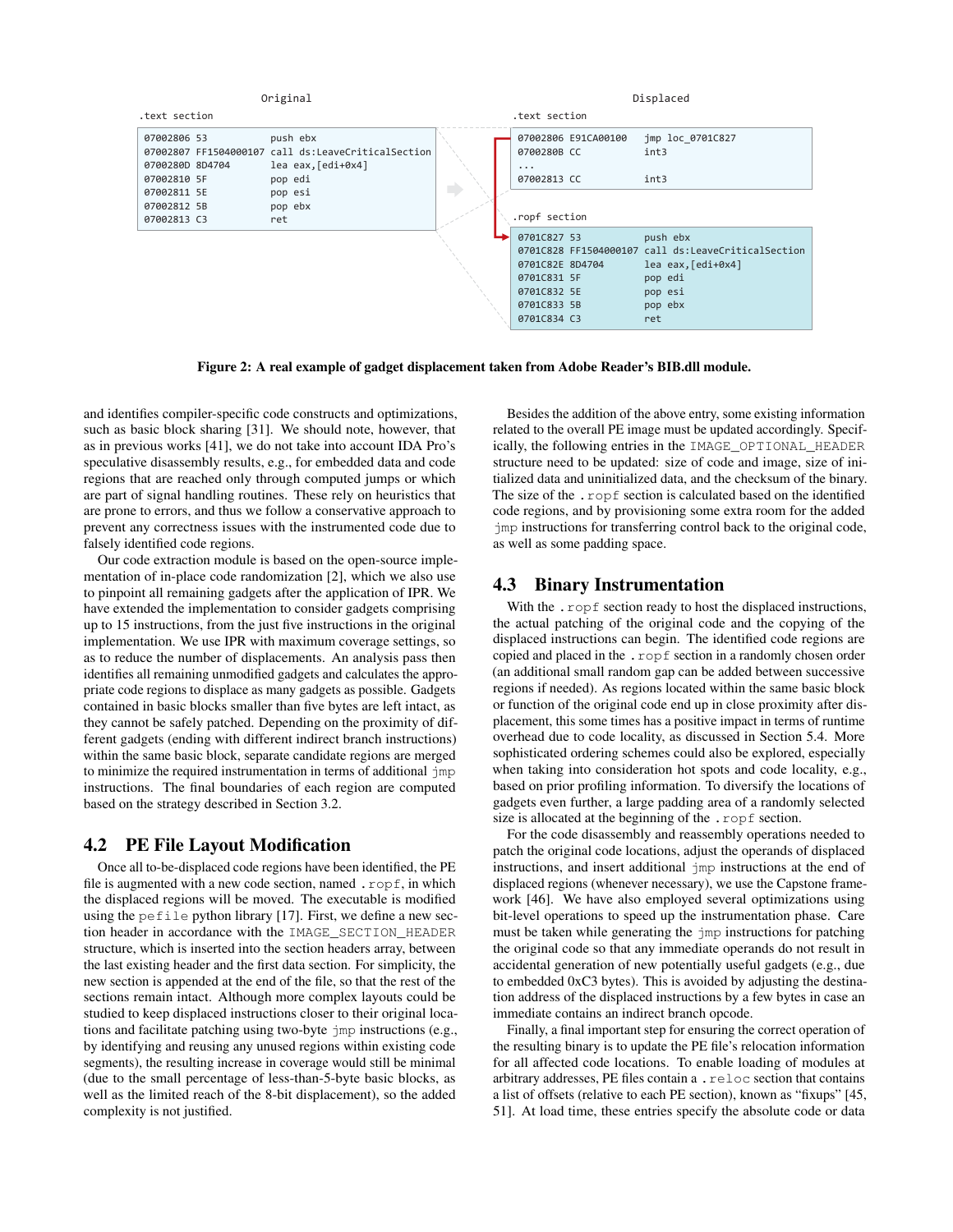

<span id="page-6-0"></span>Figure 3: Rewriting the relocation section of a PE file for both the original (**.text**) and the new (**.ropf**) code sections.

addresses within the module that must be adjusted according to the module's load address (which is usually randomly selected, due to ASLR).

As Figure [3](#page-6-0) shows, the relocation table consists of a series of blocks grouped according to their relative virtual address (RVA). Each block begins with the RVA, the size of the block, the actual relocation entries, and some padding bytes for alignment. Each relocation entry consists of two bytes. The first four bits of the entry are set to 0x3, which represents the most common type of fixup transformation (IMAGE\_REL\_BASED\_HIGHLOW). The following 12 bits represent the offset from the RVA of the corresponding block. The relocatable address can be calculated by adding the RVA and the offset, making it relative to the new base address of the segment instead of its original (preferred) one [\[51\]](#page-11-26).

A crucial detail here is that any relocation entries regarding locations in the original code regions (that have now been displaced) must be removed from the respective block. The reason for this is that any stale entries can lead to corruption of the inserted jmp instructions, e.g., in case any of the overwritten instructions happened to involve RVAs with corresponding .reloc entries. Thus, not only new entries for the .ropf section must be created, but also the corresponding entries for the .text section must be removed, resulting in a total number of relocation entries equal to the number of entries in the original binary.

#### 5. EXPERIMENTAL EVALUATION

In this section we present the results of the experimental evaluation of our prototype implementation in terms of randomization coverage, file size increase, correct execution, and performance overhead. Our tests were performed on a 64-bit Windows 10 system equipped with an Intel Core i5-4590 3.3GHz processor and 16GB of RAM. For the evaluation of randomization coverage, we used a set of 2,695 PE files (both main executables and DLLs) from two different versions of Adobe Reader (Reader v9.3 and Acrobat Reader DC), Microsoft Office 2013, two Windows 7 and Windows 8.1 installations, and other programs and utilities, as detailed in Table [1.](#page-7-1) For correctness and performance evaluation, we used a set of core Windows DLLs, as well as the Windows version of the SPEC CPU2006 benchmark suite.

#### 5.1 Randomization Coverage

We begin our evaluation with the goal of assessing the improvement in terms of randomization coverage that instruction displace-



<span id="page-6-1"></span>Figure 4: Randomized gadgets per PE file due to in-place code randomization, instruction displacement, and the combination of both techniques.

ment can achieve. To that end, we compare the randomization coverage of in-place code randomization [\[41\]](#page-11-12), instruction displacement, and the combination of the two techniques, as described in Section [3.2.3.](#page-4-0) In our initial experiments we use a maximum gadget length of five instructions, so that our results are comparable with the results reported by Pappas et al. [\[41\]](#page-11-12). In Section [5.1.3,](#page-7-2) we present further results when considering gadgets of size up to 10 and 15 instructions.

Table [1](#page-7-1) summarizes key statistics about the distribution of gadgets in the tested binaries, and the randomization coverage of the two techniques. The 2,695 executables contain a total of approximately 13 million gadgets, 58.52% of which are unintended. The "unreachable" column refers to gadgets located in regions that cannot be properly disassembled, and thus are left untouched (by both techniques). These amount to 6.37% of all gadgets on average. In the rest of this section, unless specified otherwise, percentages of randomized gadgets are calculated over the number of gadgets located only within the properly disassembled code regions.

#### *5.1.1 Coverage Improvement*

Figure [4](#page-6-1) shows the percentage of randomized gadgets in each PE file achieved by in-place code randomization, instruction displacement, and the combination of both techniques, as a cumulative frac-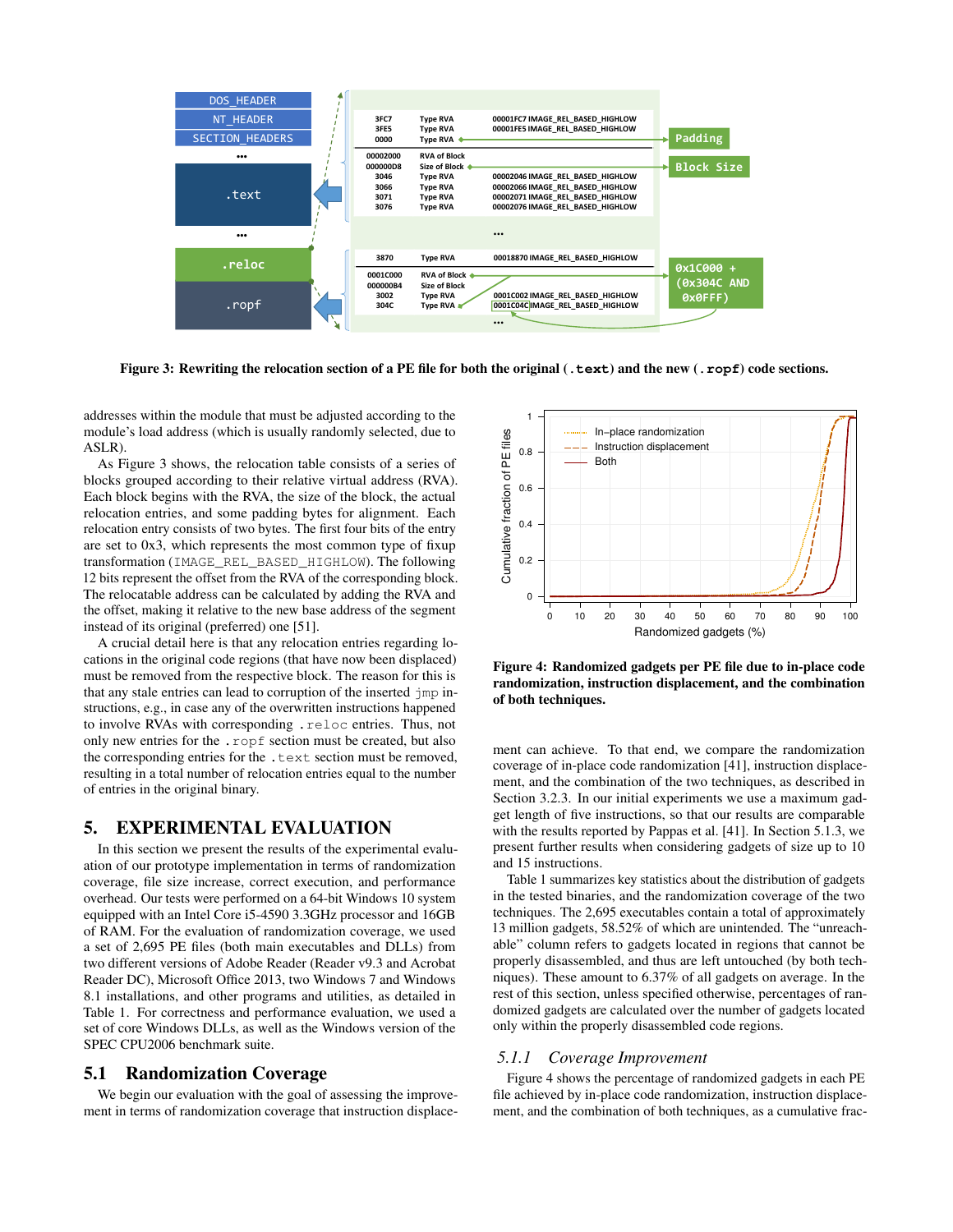| Applications   |       | <b>Gadget Distribution</b> |            |             | <b>Randomized Gadgets</b> |         |        | Other         |
|----------------|-------|----------------------------|------------|-------------|---------------------------|---------|--------|---------------|
| Name           | Files | Total                      | Unintended | Unreachable | <b>IPR</b>                | Disp.   | Both   | File Increase |
| Adobe Reader   | 50    | 677,689                    | 55.24%     | 4.61%       | 82.16%                    | 88.98%  | 96.69% | 2.18%         |
| MS Office 2013 | 18    | 195,774                    | 55.04%     | 4.93%       | 83.02%                    | 88.71%  | 97.25% | 2.98%         |
| Windows 7      | 1.224 | 5,595,031                  | 53.97%     | 6.11%       | 83.95%                    | 89.11\% | 97.41% | 1.94%         |
| Windows 8.1    | 1,341 | 6,077,543                  | 63.46%     | $6.90\%$    | 86.43%                    | 91.14%  | 97.15% | 1.42%         |
| Various        | 62    | 496.749                    | 55.15%     | 5.79%       | 83.23%                    | 89.21%  | 96.83% | 1.79%         |
| Total          | 2,695 | 13,042,786                 | 58.52%     | 6.37%       | 84.96%                    | 90.04%  | 97.23% | $1.68\%$      |

<span id="page-7-1"></span>Table 1: Data set of PE files used for randomization coverage analysis.



<span id="page-7-3"></span>Figure 5: Randomization coverage of each technique in relation to each other. Instruction displacement increases the coverage achieved by in-place randomization alone from 84.96%

tion of all PE files in our data set. Although both techniques achieve comparable coverage, their combination manages to randomize a greater number of gadgets, and this is true for most executables, as evident from the slightly steeper curve. Specifically, as shown in Table [1,](#page-7-1) in-place code randomization on average affects 84.96% of the gadgets, instruction displacement affects 90.04% of the gadgets, while their combined use randomizes 97.23% of all gadgets in the properly disassembled code regions.

The Venn diagram in Figure [5](#page-7-3) sheds more light into how each of the two techniques contributes in randomizing gadgets. While a majority of 77.78% can be randomized by both techniques, instruction displacement affects an extra 12.27%, increasing significantly the overall randomization coverage. When considering the whole binary, including the areas that cannot be disassembled, the randomization coverage is improved from 79.55% to 91.04%.

#### <span id="page-7-0"></span>*5.1.2 Gadget Analysis*

to 97.23%.

The achieved randomization coverage of 97.23% leaves only a remaining 2.77% of gadgets that cannot be randomized by either of the two techniques. There are several reasons why instruction displacement cannot affect those gadgets. Among them, 0.83% are contained within basic blocks smaller than five bytes, and thus cannot be displaced due to the restriction of having to use a 5-byte jmp instruction for patching. Another 0.6% correspond to "basic block entry" gadgets that remain usable by following the inserted jmp instruction. The rest 1.34% cannot be displaced due to various other corner cases related to basic block alignment.



<span id="page-7-4"></span>Figure 6: Randomization coverage for different maximum gadget lengths.

We also looked specifically into call-preceded gadgets, as they can be particularly useful for an attacker that wants to bypass any deployed coarse-grained CFI protections [\[16,](#page-10-2) [21,](#page-10-3) [28,](#page-10-5) [47\]](#page-11-2). The percentage of call-preceded among all gadgets, including the areas that cannot be disassembled, is 5.76%. After randomization using both techniques, their number is reduced to just 0.16% of all gadgets, with 0.14% being located in unreachable regions. This means that the achieved randomization coverage is enough to affect the vast majority of call-preceded gadgets.

#### <span id="page-7-2"></span>*5.1.3 Longer Gadgets*

Given that an attacker may be able to use longer gadgets by spending some additional effort, we explored how the randomization coverage is affected when considering longer gadgets. To that end, we repeated our experiments using a maximum gadget length of 10 and 15 instructions. In all cases we follow the same approach as before, i.e., we first apply each diversification technique separately, followed by their combination.

Although the total number of discovered gadgets when considering a maximum length of 10 instructions increases by about 18%, the percentage of randomized gadgets using both techniques remains almost the same, at around 97.4%, and so does also for 15-instructions-long gadgets, as shown in Figure [6.](#page-7-4) As the gadget size increases, IPR affects a slightly larger percentage of gadgets, moving from 84.96% to 86.78% and 88.59%, respectively. This result is expected, as the longer the gadget, the more opportunities for the different code transformations of IPR to affect some of its instructions. In contrast, as longer gadgets are more likely to span consecutive basic blocks, the coverage of instruction displacement drops slightly from 90.11% for 10 instructions to 87.42% for 15 instructions. It still contributes though an additional 9% in coverage when combined with IPR.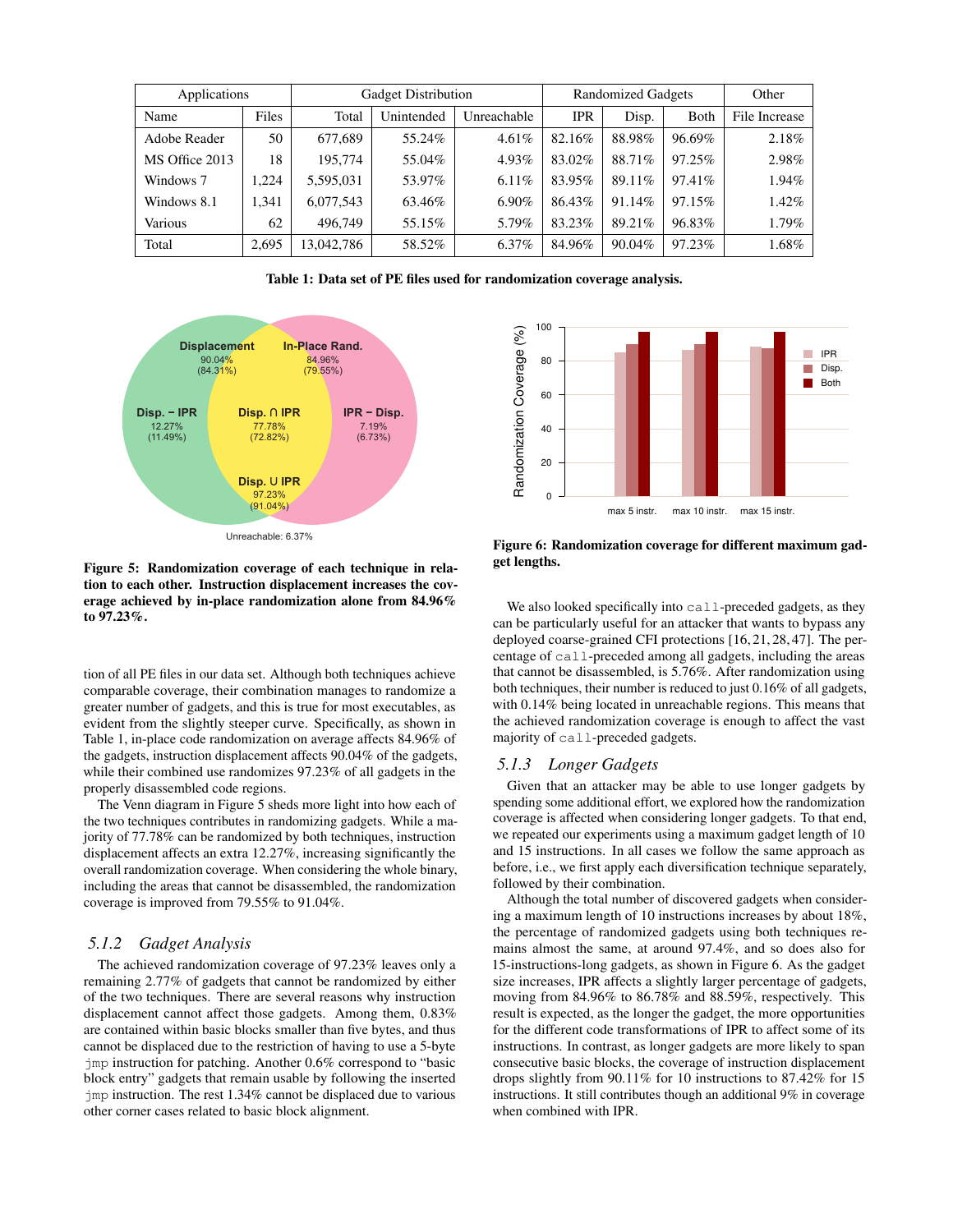# 5.2 File Size Increase

Instruction displacement unavoidably incurs an increase in the size of the randomized PE files. Based on our experiments, the size of the .ropf section that hosts the displaced gadgets was verified to increase proportionally to the ratio of displaced code regions. As shown in Table [1](#page-7-1) (last column), the average increase over the original PE file is minimal, at about 2.35%.

The total size of the displaced code regions is slightly larger than the original displaced code due to the additional *jmp* instructions that sometimes are appended at the end of displaced regions, and more rarely, due to larger displacement offsets in some operands. From all displaced regions, only 43.54% require a pair of jumps—in the rest of the cases, the region ends with an indirect branch instruction that takes care of transferring control to the appropriate location. Some additional spaced is also consumed to the random padding at the beginning of the .ropf section.

#### 5.3 Correctness

Any static binary instrumentation technique should preserve the original semantics of the instrumented program. To ensure that our transformations do not break the functionality of complex binaries, we first performed some manual testing with real-world applications, such as Adobe Reader. After randomization, we verified that a variety of PDF documents would open and render properly. Furthermore, when running diversified versions of the SPEC benchmarks, as described below, we did not encounter any issues with erroneous output.

As an attempt to exercise a more significant amount of code, we also used an automated testing approach based on the test suite of Wine [\[5\]](#page-10-24), as similarly done by previous works [\[41,](#page-11-12) [42\]](#page-11-27). Wine is a compatibility layer capable of running Windows applications on several POSIX-compliant operating systems. To validate that the ported APIs provided by Wine function as expected, Wine comes with an extensive test suite that covers the implementations of most functions exported by the core Windows DLLs. We ported to Windows some of Wine's test suites for 27 system DLLs, comprising a total of 10,036 different test cases, and used them repeatedly with randomized versions of those 27 actual Windows DLLs. By checking the outcome between various inputs and expected outputs, we could confirm that the randomized versions of the DLLs always worked correctly.

#### <span id="page-8-0"></span>5.4 Performance Overhead

Finally, our last set of experiments focused on evaluating the performance overhead of instruction displacement. Since the technique involves extensive code patching and indirection, we expect to observe an increase in CPU overhead due to the extra executed jmp instructions and different code locality patterns. To get a better understanding of the performance implications, we performed two sets of experiments. First, we used a subset of the DLLs and Wine test cases used for the correctness evaluation, leaving aside any tests that involved the creation of files and other operations that would mask out any CPU overhead. For each DLL, we measured the overall CPU user time for the completion of all relevant tests by taking the average time across multiple runs, using both the original and the randomized versions of the DLL. Second, we used the Windows-compatible subset of the standard SPEC CPU2006 benchmark suite.

Figures [7](#page-8-1) and [8](#page-8-2) show the runtime overhead of instruction displacement (when used in conjunction with in-place code randomization) over native execution for the Wine and SPEC experiments, respectively. The average overhead across all Wine tests is 0.48%, with



<span id="page-8-1"></span>Figure 7: Runtime overhead over native execution for diversified versions of Windows system DLLs, driven by test cases ported from Wine's test suite. The average overhead across all tests is 0.48%.



<span id="page-8-2"></span>Figure 8: Runtime overhead for the SPEC CPU2006 benchmarks. The average overhead across all benchmarks is 0.36%.

a negative overhead, meaning that the diversified code ran faster than the original. We observed the same behavior in a stable and repeatable way across many iterations of the same experiment, with different instances of randomized binaries. We attribute this speedup in better caching behavior due to better code locality in the . ropf section, as different "hot" basic blocks may now be brought in close proximity.

For the SPEC benchmarks, the average overhead was 0.36%. The two benchmarks with the highest overhead are xalancbmk and perlbench (6.38% and 5.34%, respectively), which is expected given that they are among the largest and more complex ones. A few other benchmarks exhibited the same negative overhead behavior that was also observed before, again in a consistent way across many repetitions.

We analyzed further the Wine and SPEC test cases that exhibited negative overheads using statistical hypothesis testing. With the null hypothesis that the mean CPU times for the original and randomized binaries are identical, Welch's two-sample *t*-test failed to reject it.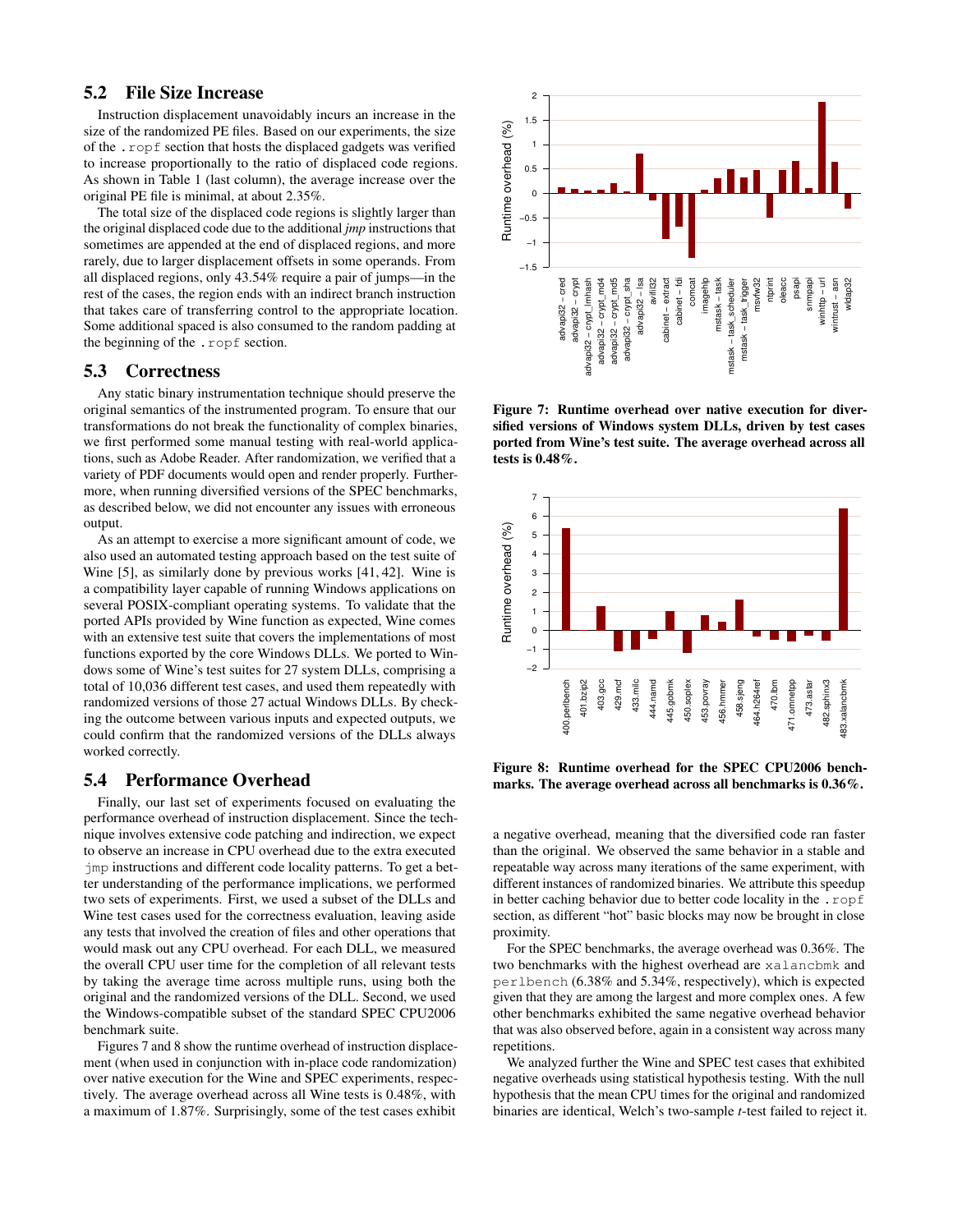That is, the means of the two distributions of CPU times for the original and randomized binaries in each case are not significantly different from each other with a 95% confidence interval, implying that these differences fall within the margin of measurement error.

We also explored the overhead of instruction displacement when used as a standalone technique, without the prior application of IPR. That is, when all 90.04% of the gadgets that can potentially be displaced are actually displaced, as opposed to just 12.27% when used in conjunction with IPR. The average overhead across all SPEC benchmarks in that case was just 2.06%, denoting that even extensive but focused patching can still incur a minimal performance overhead.

# 6. DISCUSSION AND LIMITATIONS

The two main limiting factors for instruction displacement in terms of randomization coverage are the precision of code extraction, and the size of existing basic blocks. Even when using a state-of-the-art disassembler like IDA Pro, some parts of the code cannot be extracted, and thus any gadgets in those regions remain unmodified. As our experiments have shown (Figure [5\)](#page-7-3), when considering all available gadgets in a binary, instruction displacement reduces the number of unmodifiable gadgets from 21.45% for standalone in-place randomization, to 8.96% for the combination of both techniques. Given that the majority of them are located in unreachable regions (6.37%), a more accurate code extraction technique would allow for improved coverage. On the other hand, only a fraction (0.83%) of all extracted gadgets could not be displaced because they reside in small basic blocks. For "entry point" gadgets that still remain available after displacement, we plan to explore further transformations that can be applied on the displaced instructions, as discussed in Section [3.2.1.](#page-3-2)

Given the best-effort nature of our approach, we still cannot exclude the possibility of an attacker being able to assemble a functional ROP payload using solely the remaining fraction of unmodifiable gadgets. An indication about the complexity of ROP payload construction when working with a limited set of gadgets was provided by Pappas et al. [\[41\]](#page-11-12), who showed that two automated ROP payload construction frameworks were unable to construct a functional payload using only the remaining unmodifiable gadgets by IPR. With the application of instruction displacement on top of IPR, this set of gadgets is significantly reduced even further (from 21.45% to 8.96%), and thus it is reasonable to assume that automated construction becomes even harder.

Besides the significant increase in coverage, instruction displacement also offers an additional benefit over in-place randomization in terms of the achieved randomization entropy. Although 77.78% of the gadgets can be randomized by both techniques, the randomization achieved through instruction displacement is qualitatively different. For some gadgets, IPR affects only a few of their instructions (or even just some of the instructions' operands), and often gadgets may exist in one out of just two possible states, leaving open the possibility of them being still usable after making the right assumptions. On the other hand, displaced gadgets end up in random locations that are infeasible to predict. Although in this work we have restricted the use of instruction displacement only for gadgets that are not randomized at all by IPR, in the future we plan to explore more aggressive combinations of the two techniques to improve randomization entropy even further. As we showed in Section [5.4,](#page-8-0) the associated overhead when displacing all possible gadgets is still modest, at 2.1%, so a small increase in the current number of displaced regions would have a negligible impact in the overall overhead.

# 7. RELATED WORK

The concept of diversification has been the basis of a wide range of software protections against code injection and code reuse attacks [\[18,](#page-10-25) [25,](#page-10-26) [36\]](#page-11-28). Address space layout randomization (ASLR) [\[39,](#page-11-29) [44\]](#page-11-3) is probably one of the most widely deployed protections against code reuse attacks. Besides frequent weaknesses related to incomplete ASLR coverage [\[26,](#page-10-6) [32,](#page-11-4) [43,](#page-11-5) [59\]](#page-11-6), however, even proper ASLR can often be bypassed using memory disclosure bugs that leak the base address of loaded modules [\[6,](#page-10-7) [7,](#page-10-8) [10,](#page-10-9) [34,](#page-11-7) [37,](#page-11-8) [49,](#page-11-9) [52\]](#page-11-14).

More fine-grained forms of randomization, complementary to ASLR, aim to diversify even further the layout and structure of a process' code. Randomization can be performed at the function [\[1,](#page-10-18) [11,](#page-10-10) [12,](#page-10-11) [33\]](#page-11-11), memory page [\[9\]](#page-10-27), basic block [\[3,](#page-10-19) [4,](#page-10-20) [55\]](#page-11-13), or instruction level [\[22,](#page-10-12) [30,](#page-11-10) [41\]](#page-11-12), breaking the assumptions of attackers about the location and structure of gadgets based on the original code image. From a deployment perspective, most of the techniques that fully randomize all code segments depend on the availability of source code [\[1,](#page-10-18) [11,](#page-10-10) [12,](#page-10-11) [20,](#page-10-21) [33\]](#page-11-11), debug symbols [\[3,](#page-10-19) [4\]](#page-10-20), the use of heavyweight dynamic binary instrumentation [\[20,](#page-10-21)[30\]](#page-11-10) or the assumption of accurate code disassembly [\[9,](#page-10-27) [55,](#page-11-13) [58\]](#page-11-18). In contrast, in-place code randomization [\[41\]](#page-11-12), can be applied on stripped binaries even with partial disassembly coverage.

Another line of compile-time approaches prevent the construction of ROP code by generating machine code that does not contain unintended gadgets, and which safeguards any remaining intended gadgets using additional indirection [\[38,](#page-11-30) [40\]](#page-11-21).

Oxymoron [\[9\]](#page-10-27) applies fine grained code randomization that is compatible with code sharing. It offers some resistance to JIT-ROP attacks [\[20,](#page-10-21) [52\]](#page-11-14) by replacing direct branches with indirect branches. This makes it harder for attackers to harvest code pages by following the flow of control. Other recent research efforts protect against JIT-ROP attacks by making code executable but not readable. This can be achieved by relying on page table manipulation [\[8\]](#page-10-14), split TLBs [\[27\]](#page-10-15), hardware virtualization extensions [\[19,](#page-10-16) [54,](#page-11-16) [57\]](#page-11-17), or techniques based on a lightweight form of software fault isolation [\[14\]](#page-10-17).

The binary-compatible of these approaches [\[8,](#page-10-14) [54,](#page-11-16) [57\]](#page-11-17) can benefit from the improved randomization coverage achieved by our proposed instruction displacement technique.

## 8. CONCLUSION AND FUTURE WORK

The emergence of return-oriented programming attacks and the limitations of ASLR against their advanced forms have prompted active research on defenses based on code diversification. From a practical perspective, however, only a few of those approaches [\[41\]](#page-11-12) can be applied for the protection of the complex COTS software that is being targeted by current in-the-wild exploits, such as closedsource browsers and document viewers.

In this paper, we focused on the limitations of current binarycompatible code diversification techniques, and in particular on inplace code randomization (IPR) [\[41\]](#page-11-12). Our main goal is to improve its randomization coverage, which currently leaves many gadgets unaffected (and others with insufficient randomization entroy), and thus at the disposal of attackers for the construction of randomizationresistant ROP payloads. To that end, we have presented *instruction displacement*, a code diversification technique based on static binary instrumentation that (similarly to IPR) does not rely on complete code disassembly coverage. We have demonstrated that the proposed technique reduces the number of non-randomized gadgets from 15.04% for standalone in-place code randomization, to 2.77% for the combination of both techniques (or from 21.45% to 8.96%, when also considering the non-disassembled code regions), while it introduces a negligible performance overhead of 0.36%.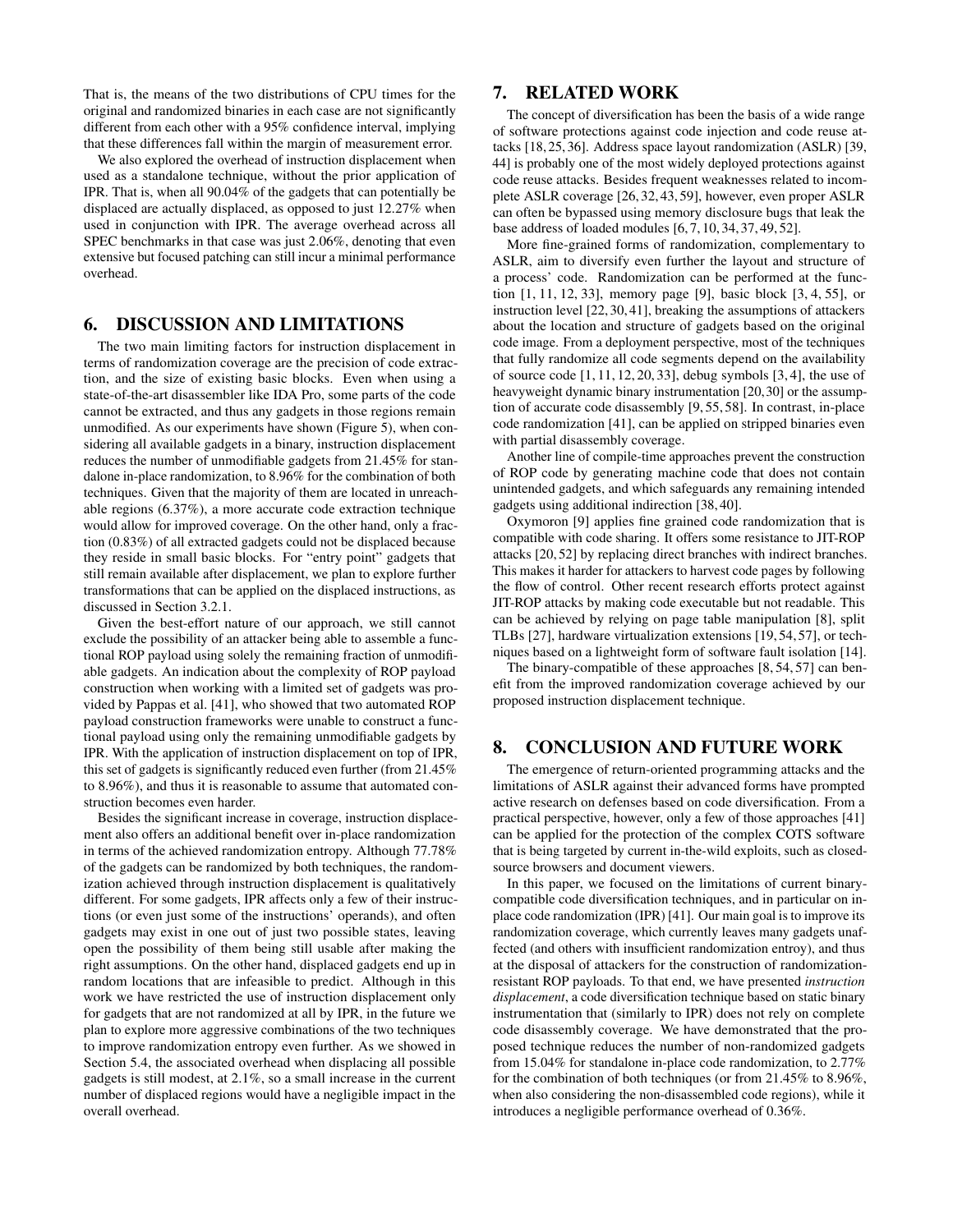As part of our future work, we plan to explore more aggressive combinations of instruction displacement and IPR, facilitated by the increased flexibility in altering existing code once it has been displaced, to further improve randomization entropy. We will also investigate other patching techniques or alterations that will reduce even further the currently small fraction of remaining nonrandomized gadgets.

## Availability

Our prototype implementation is publicly available at: https://github. com/kevinkoo001/ropf

## Acknowledgments

This work was supported by the Office of Naval Research through contract N00014-15-1-2378. Any opinions, findings, conclusions, or recommendations expressed herein are those of the authors, and do not necessarily reflect those of the Office of Naval Research.

## 9. REFERENCES

- <span id="page-10-18"></span>[1] /ORDER (put functions in order). http://msdn.microsoft.com/en-us/library/00kh39zz.aspx.
- <span id="page-10-22"></span>[2] Orp: in-place binary code randomizer. http://nsl.cs.columbia.edu/projects/orp/.
- <span id="page-10-19"></span>[3] Profile-guided optimizations. http://msdn.microsoft.com/en-us/library/e7k32f4k.aspx.
- <span id="page-10-20"></span>[4] Syzygy - profile guided, post-link executable reordering. http://code.google.com/p/syzygy/wiki/SyzygyDesign.
- <span id="page-10-24"></span>[5] Wine. http://www.winehq.org.
- <span id="page-10-7"></span>[6] MWR Labs Pwn2Own 2013 Write-up - Webkit Exploit, 2013. https://labs.mwrinfosecurity.com/blog/ mwr-labs-pwn2own-2013-write-up-webkit-exploit/.
- <span id="page-10-8"></span>[7] B. Antoniewicz. Analysis of a Malware ROP Chain, Oct. 2013. http://blog.opensecurityresearch.com/2013/10/ analysis-of-malware-rop-chain.html.
- <span id="page-10-14"></span>[8] M. Backes, T. Holz, B. Kollenda, P. Koppe, S. Nürnberger, and J. Pewny. You can run but you can't read: Preventing disclosure exploits in executable code. In *Proceedings of the 21st ACM Conference on Computer and year = 2014, Communications Security (CCS)*, pages 1342–1353.
- <span id="page-10-27"></span>[9] M. Backes and S. Nürnberger. Oxymoron: Making fine-grained memory randomization practical by allowing code sharing. In *Proceedings of the 23rd USENIX Security Symposium*, 2014.
- <span id="page-10-9"></span>[10] J. Bennett, Y. Lin, and T. Haq. The Number of the Beast, 2013. http://blog.fireeye.com/research/2013/02/ the-number-of-the-beast.html.
- <span id="page-10-10"></span>[11] E. Bhatkar, D. C. Duvarney, and R. Sekar. Address obfuscation: an efficient approach to combat a broad range of memory error exploits. In *In Proceedings of the 12th USENIX Security Symposium*, 2003.
- <span id="page-10-11"></span>[12] S. Bhatkar, R. Sekar, and D. C. DuVarney. Efficient techniques for comprehensive protection from memory error exploits. In *Proceedings of the 14th USENIX Security Symposium*, August 2005.
- <span id="page-10-13"></span>[13] A. Bittau, A. Belay, A. Mashtizadeh, D. Mazières, and D. Boneh. Hacking blind. In *Proceedings of the 35th IEEE Symposium on Security and Privacy*, pages 227–242, 2014.
- <span id="page-10-17"></span>[14] K. Braden, S. Crane, L. Davi, M. Franz, P. Larsen, C. Liebchen, and A.-R. Sadeghi. Leakage-resilient layout randomization for mobile devices. In *Proceedings of the 2016 Network and Distributed System Security (NDSS) Symposium*, 2016.
- <span id="page-10-1"></span>[15] N. Carlini, A. Barresi, M. Payer, D. Wagner, and T. R. Gross. Control-flow bending: On the effectiveness of control-flow integrity. In *Proceedings of the 24th USENIX Security Symposium*, pages 161–176, 2015.
- <span id="page-10-2"></span>[16] N. Carlini and D. Wagner. ROP is Still Dangerous: Breaking Modern Defenses. In *Proceedings of the 23rd USENIX Security Symposium*, pages 385–399, Aug. 2014.
- <span id="page-10-23"></span>[17] E. Carrera. pefile. https://github.com/erocarrera/pefile.
- <span id="page-10-25"></span>[18] F. B. Cohen. Operating system protection through program evolution. *Computers and Security*, 12:565–584, Oct. 1993.
- <span id="page-10-16"></span>[19] S. Crane, C. Liebchen, A. Homescu, L. Davi, P. Larsen, A.-R. Sadeghi, S. Brunthaler, and M. Franz. Readactor: Practical code randomization resilient to memory disclosure. In *Proceedings of the 36th IEEE Symposium on Security and Privacy*, May 2015.
- <span id="page-10-21"></span>[20] L. Davi, C. Liebchen, A.-R. Sadeghi, K. Z. Snow, and F. Monrose. Isomeron: Code randomization resilient to (just-in-time) return-oriented programming. In *Proceedings of the Network and Distributed System Security Symposium (NDSS)*, 2015.
- <span id="page-10-3"></span>[21] L. Davi, A.-R. Sadeghi, D. Lehmann, and F. Monrose. Stitching the gadgets: On the ineffectiveness of coarse-grained control-flow integrity protection. In *Proceedings of the 23rd USENIX Security Symposium*, pages 401–416, Aug. 2014.
- <span id="page-10-12"></span>[22] L. V. Davi, A. Dmitrienko, S. Nürnberger, and A.-R. Sadeghi. Gadge me if you can: Secure and efficient ad-hoc instruction-level randomization for x86 and arm. In *Proceedings of the 8th ACM SIGSAC Symposium on Information, Computer and Communications Security (ASIACCS)*, pages 299–310, 2013.
- <span id="page-10-0"></span>[23] S. Designer. Getting around non-executable stack (and fix). http://seclists.org/bugtraq/1997/Aug/63.
- <span id="page-10-4"></span>[24] I. Evans, F. Long, U. Otgonbaatar, H. Shrobe, M. Rinard, H. Okhravi, and S. Sidiroglou-Douskos. Control jujutsu: On the weaknesses of fine-grained control flow integrity. In *Proceedings of the 22nd ACM Conference on Computer and Communications Security (CCS)*, pages 901–913, 2015.
- <span id="page-10-26"></span>[25] S. Forrest, A. Somayaji, and D. Ackley. Building diverse computer systems. In *Proceedings of the 6th Workshop on Hot Topics in Operating Systems (HotOS-VI)*, 1997.
- <span id="page-10-6"></span>[26] G. Fresi Roglia, L. Martignoni, R. Paleari, and D. Bruschi. Surgically returning to randomized lib(c). In *Proceedings of the 25th Annual Computer Security Applications Conference (ACSAC)*, 2009.
- <span id="page-10-15"></span>[27] J. Gionta, W. Enck, and P. Ning. Hidem: Protecting the contents of userspace memory in the face of disclosure vulnerabilities. In *Proceedings of the 5th ACM Conference on Data and Application Security and Privacy (CODASPY)*, pages 325–336, 2015.
- <span id="page-10-5"></span>[28] E. Göktaş, E. Athanasopoulos, H. Bos, and G. Portokalidis. Out of control: Overcoming control-flow integrity. In *Proceedings of the 35th IEEE Symposium on Security & Privacy (S&P)*, 2014.